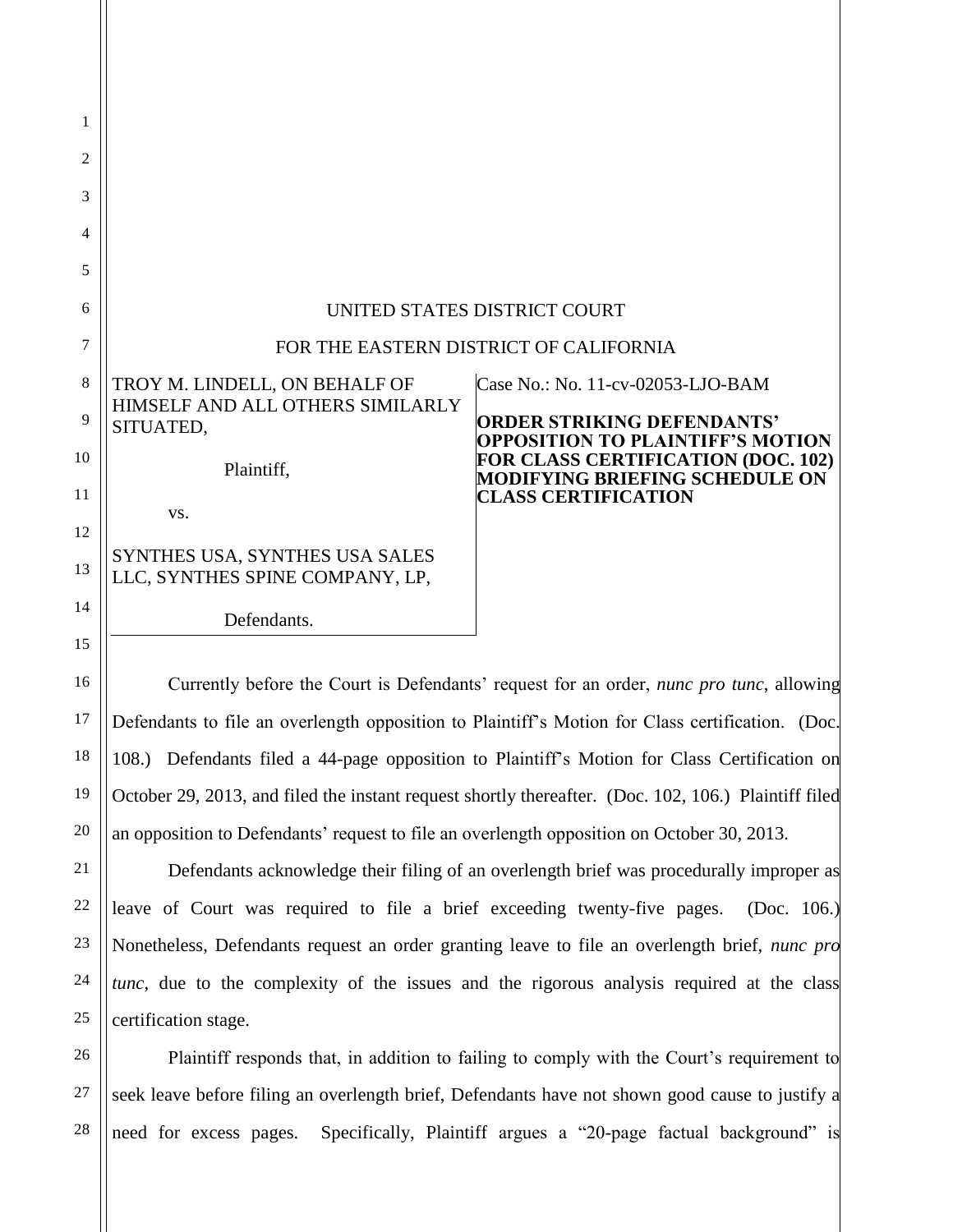unnecessary in light of the legal and factual issues implicated by Plaintiff's Motion and unduly burdens the Court. Plaintiff also argues he would be prejudiced by having to respond to a 44 page brief with a 10-page reply.

As the parties are aware, "Judges in the Eastern District of California carry the heaviest caseload in the nation . . . ." *Aguilar v. Gen. Motors,* LLC, No. 1:13-CV-00437-LJO-GSA, 2013 WL 3872502, at  $*1$  (E.D. Cal. July 25, 2013). This Court is unable to devote inordinate time and limited resources to individual cases and matters. Nor can the Court address every argument and matter raised by a party. Rather, the Court addresses only the arguments, evidence and matters necessary to reach a decision. Accordingly, the Court expects the parties to present a distilled, succinct presentation of the facts and law necessary to reach a decision.

Due in no small part to this Court's overburdened docket, unless leave of Court is obtained in advance, moving and opposition briefs or legal memorandum in civil cases are limited to twenty-five pages. (Standing Order of Magistrate Judge Barbara A. McAuliffe ¶8.) Defendants failed to comply with this Court's page limitations or timely seek leave to file an overlength opposition.

Moreover, Defendants have not articulated good cause to obtain relief from this limitation. Defendants' general and unsupported assertion that this case is complex is not persuasive. Having briefly reviewed the parties' papers, the *relevant* factual and legal issues can be articulated within the standard page limitations. The rigorous analysis required under Fed. R. Civ. P. 23 does not justify an overlength brief, as this Court routinely decides complex motions for class certification which are briefed within the standard page limitations. Nonetheless, the Court will grant a small expansion of the length of the brief.

Based on the foregoing, the Court ORDERS as follows:

1. Defendants' Request to file an overlength brief (Doc. 106, 108) is DENIED;

25 26 2. Defendants' Opposition TO Plaintiff's Motion for Class Certification (Doc. 102) is STRICKEN;

27

1

2

3

4

5

6

7

8

9

10

11

12

13

14

15

16

17

18

19

20

21

22

23

24

3. Defendants' Request to Seal Documents (Doc. 104) is DENIED as moot.

28